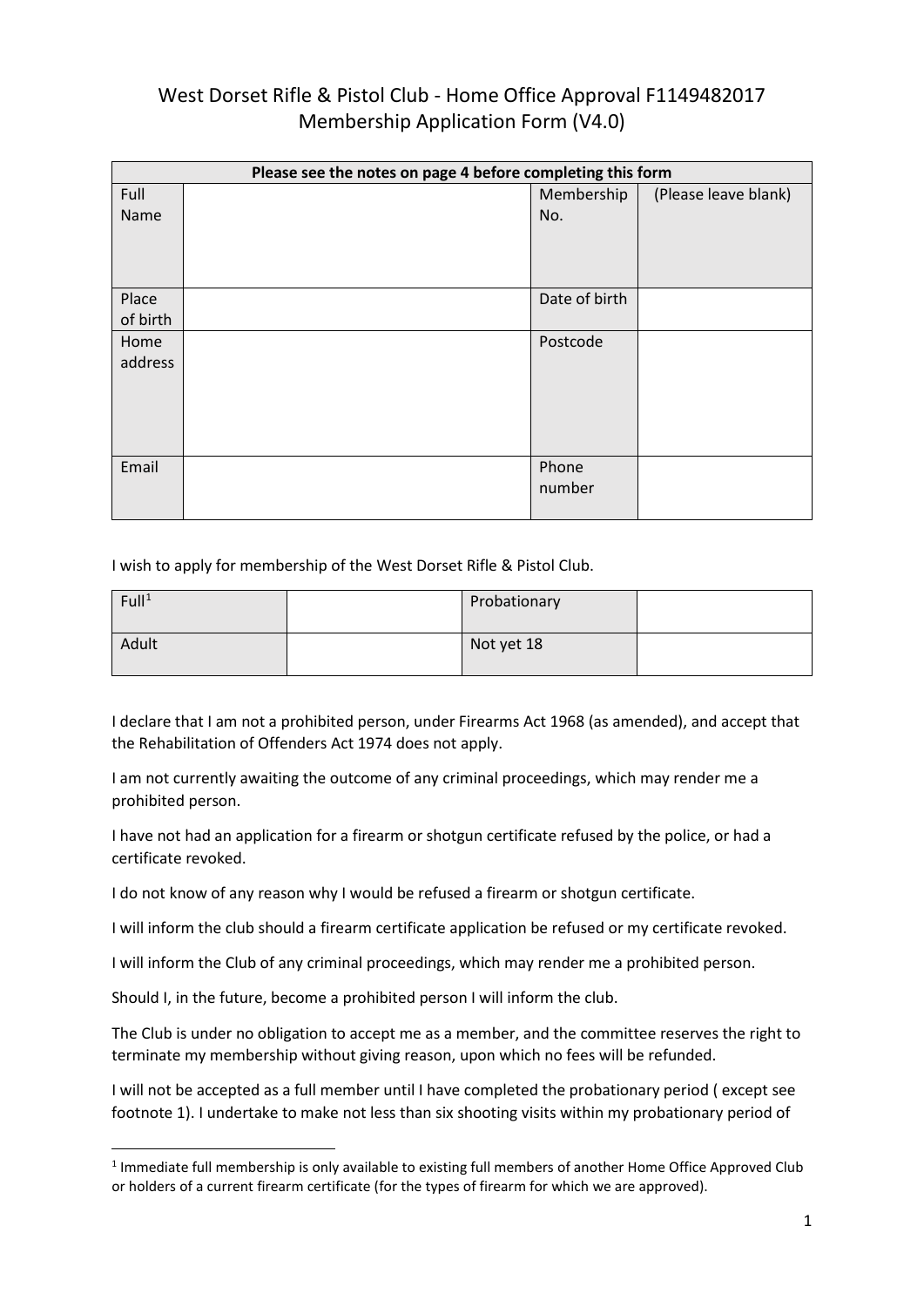three months. If I cannot attend on six occasions then I understand that my probation will be extended.

I will conduct myself in a safe and responsible manner at all times and accept and abide by club rules. Failure to abide by the club rules, I understand, will result in suspension of my membership pending investigation, with my local police force being notified. I will follow the directions of any Range Officer present on range and I will always wear appropriate eyesight and hearing protection.

I accept that if I leave the club, or have my membership terminated by the club, I will not receive any form of compensation or return of paid membership subscriptions.

I confirm that I will pay my membership subscriptions as required by the committee.

I consent to the West Dorset Rifle & Pistol Club retaining my personal data (name, address, date of birth, photograph, details of any certificate held and attendance information) and contact details for the purposes of administering the club in accordance with its constitution and the law. I understand that the committee are required to provide certain of my personal data to the police in order to meet their legal duties<sup>[2](#page-1-0)</sup>.

I consent to receiving information from the West Dorset Rifle & Pistol Club regarding my membership and club activities. I wish to receive that information by (tick either or both);

If you hold a personal firearm certificate please provide;

| Certificate number                            |  |
|-----------------------------------------------|--|
| Issuing police force                          |  |
| Date of expiry                                |  |
| HO Approved Club currently shown <sup>3</sup> |  |

I require an NRA Shooter Certification Card to shoot at Bisley (this is not required to shoot at the Tunnel or the Farm).[4](#page-1-2)

|--|

I am a member of the National Rifle Association (NRA)

| $\sim$<br>.<br>$\tilde{}$ | .Nr |  |
|---------------------------|-----|--|
|                           |     |  |

<span id="page-1-0"></span><sup>&</sup>lt;sup>2</sup> The club is required to notify the police of all applications for membership, if a member does not attend for 12 months and when a member leaves the club.

<span id="page-1-1"></span><sup>&</sup>lt;sup>3</sup> If you wish to have WDRPC as the club shown on your certificate please await your membership confirmation before submitting your certificate to your issuing police force.

<span id="page-1-2"></span><sup>4</sup> Please note that there will be an additional charge if you require an SCC but are not a member of the NRA. The charge may vary as the capitation fee and SCC fee are levied by the NRA.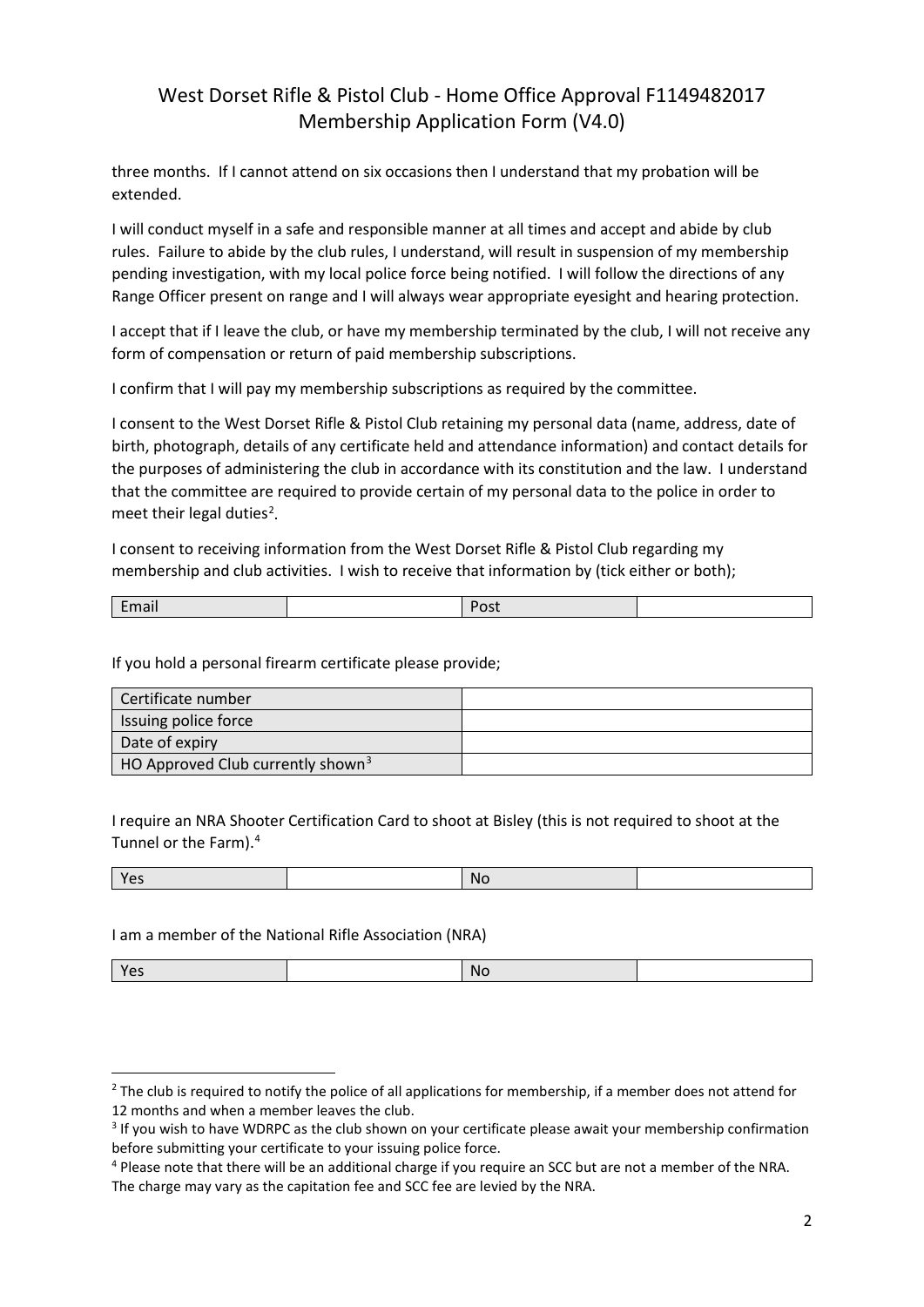I agree to abide by the club constitution, byelaws and rules.

| Signature <sup>5</sup> |  |
|------------------------|--|
| Date                   |  |
|                        |  |
| Countersignature,      |  |
| name and address (if   |  |
| different from         |  |
| above).                |  |
| See footnote 5.        |  |

### **NOTES**

- 1. Please include a passport type photograph with your application, or email a copy to [clare@thetunnel.co.uk](mailto:clare@thetunnel.co.uk)
- 2. Please arrange payment of your subscriptions, see page 4 below.

#### **For WDRPC Committee use (please leave blank)**

| Proposed                                     |  |
|----------------------------------------------|--|
| Seconded                                     |  |
| Date                                         |  |
| Police notified                              |  |
| Subscription<br>received                     |  |
| Details recorded                             |  |
| Membership<br>confirmation sent <sup>6</sup> |  |

<span id="page-2-1"></span><span id="page-2-0"></span><sup>&</sup>lt;sup>5</sup> If the applicant is not yet 18 then an adult with parental responsibility must countersign in the box too. <sup>6</sup> WDRPC will confirm your membership by email or post. We will issue you a membership card separately. You will be able to collect your card from the Target Sports Centre Ltd.